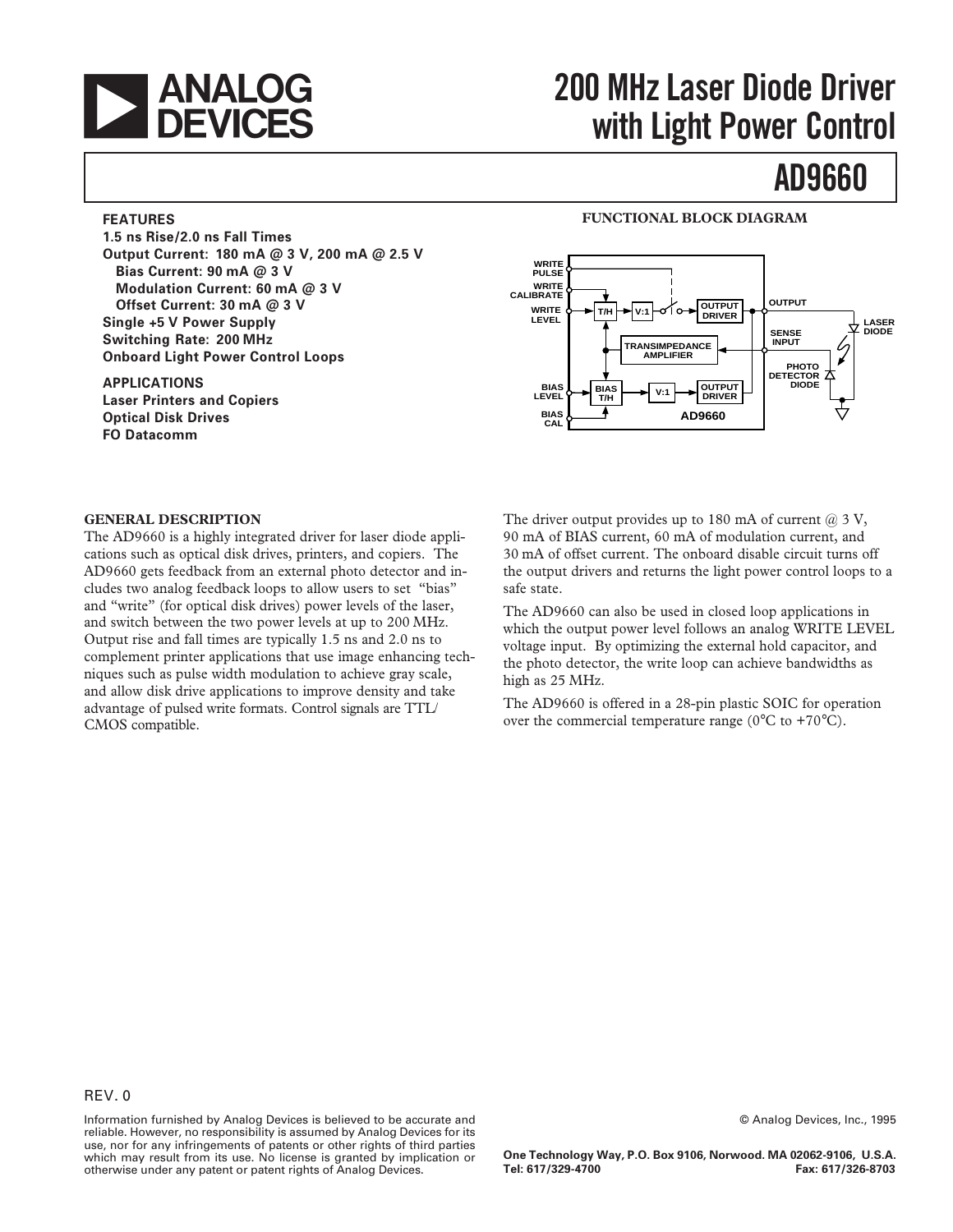## $\bf{AD9660{\rm -}SPECIFICATIONS}$  (+ V<sub>s</sub> = +5 V, Temperature = +25°C unless otherwise noted. Sourced currents defined **as positive.)**

|                                                                                                                                                                                                                                                                                                                                              | <b>Test</b>                                    |                                                                                                                                   |                                               | <b>AD9660KR</b>              |                          |                                                |                                                                                                                                                                    |
|----------------------------------------------------------------------------------------------------------------------------------------------------------------------------------------------------------------------------------------------------------------------------------------------------------------------------------------------|------------------------------------------------|-----------------------------------------------------------------------------------------------------------------------------------|-----------------------------------------------|------------------------------|--------------------------|------------------------------------------------|--------------------------------------------------------------------------------------------------------------------------------------------------------------------|
| Parameter                                                                                                                                                                                                                                                                                                                                    | Level                                          | Temp                                                                                                                              | Min                                           | <b>Typ</b>                   | <b>Max</b>               | <b>Units</b>                                   | <b>Conditions</b>                                                                                                                                                  |
| <b>ANALOG INPUTS</b><br>(WRITE LEVEL, BIAS LEVEL)<br>Input Voltage Range<br>Input Bias Current<br>Analog Bandwidth                                                                                                                                                                                                                           | IV<br>I<br>$\mathbf V$                         | Full<br>$+25^{\circ}$ C<br>Full                                                                                                   | $V_{REF}$<br>$-50$                            | 25                           | $V_{REF}$ + 1.6<br>$+50$ | V<br>$\mu A$<br><b>MHz</b>                     | External Hold Cap = $20$ pF                                                                                                                                        |
| <b>OUTPUTS</b><br>Maximum Output Current, IOUT<br>$I_{OUT}$<br>Bias Current, IBIAS<br>Modulation Current, IMODULATION<br>Offset Current, IOFFSET<br>Output Compliance Range<br><b>Idle Current</b>                                                                                                                                           | I<br>I<br>I<br>I<br>I<br>I<br>I                | $+25^{\circ}$ C<br>$+25^{\circ}$ C<br>$+25^{\circ}$ C<br>$+25^{\circ}$ C<br>$+25^{\circ}$ C<br>$+25^{\circ}$ C<br>$+25^{\circ}$ C | 200<br>180<br>90<br>60<br>30<br>$\Omega$<br>3 |                              | 3.0<br>13                | mA<br>mA<br>mA<br>mA<br>mA<br>V<br>mA          | $V_{\text{OUT}}$ = 2.5 V<br>$V_{OUT}$ = 3.0 V<br>$V_{OUT}$ = 3.0 V<br>$V_{\text{OUT}}$ = 3.0 V<br>$V_{\text{OUT}} = 3.0 V$<br>WRITE PULSE = LOW,<br>DISABLE = HIGH |
| SWITCHING PERFORMANCE<br>Maximum Pulse Rate<br>Output Propagation Delay (t <sub>PD</sub> ), Rising <sup>1</sup><br>Output Propagation Delay (t <sub>PD</sub> ), Falling <sup>1</sup><br>Output Current Rise Time <sup>2</sup><br>Output Current Fall Time <sup>3</sup><br>WRITE CAL Aperture Delay <sup>4</sup><br>Disable Time <sup>5</sup> | IV<br>IV<br>IV<br>IV<br>IV<br>V<br>V           | $+25^{\circ}$ C<br>Full<br>Full<br>Full<br>Full<br>$+25^{\circ}$ C<br>$+25^{\circ}$ C                                             | 200<br>1.6<br>1.6<br>1.1<br>1.4               | 250<br>1.5<br>2.0<br>13<br>5 | 3.0<br>2.5<br>1.7<br>2.8 | <b>MHz</b><br>ns<br>ns<br>ns<br>ns<br>ns<br>ns | 3 dB Reduction in $I_{\text{OUT}}$                                                                                                                                 |
| <b>HOLD NODES</b><br>(WRITE HOLD, BIAS HOLD)<br>Input Bias Current<br>Input Voltage Range<br>Minimum External Hold Cap                                                                                                                                                                                                                       | I<br>IV<br>$\mathbf{V}$                        | $+25^{\circ}$ C<br>Full<br>Full                                                                                                   | $-200$<br>$V_{REF}$                           | 20                           | 200<br>$V_{REF}$ + 1.6   | nA<br>V<br>pF                                  | $V_{HOLD}$ = 2.5 V<br>Open Loop Application Only                                                                                                                   |
| TTL INPUTS <sup>6</sup><br>Logic "1" Voltage<br>Logic "1" Voltage<br>Logic "0" Voltage<br>Logic "0" Voltage<br>Logic "1" Current<br>Logic "0" Current                                                                                                                                                                                        | I<br>IV<br>I<br>IV<br>I<br>1                   | $+25^{\circ}$ C<br>Full<br>$+25^{\circ}$ C<br>Full<br>$+25^{\circ}$ C<br>$+25^{\circ}$ C                                          | 2.0<br>2.0<br>$-10$<br>$-1.5$                 | 20                           | 0.8<br>0.8<br>10         | V<br>V<br>V<br>V<br>μA<br>mA                   | DISABLE = LOW<br>While Other<br>TTL Inputs Are<br>Tested                                                                                                           |
| <b>BANDGAP REFERENCE</b><br>Output Voltage VREF<br>Temperature Coefficient<br>Output Current                                                                                                                                                                                                                                                 | I<br>$\ensuremath{\mathbf{V}}$<br>$\mathbf{V}$ | $+25^{\circ}$ C<br>$+25^{\circ}$ C                                                                                                | 1.55<br>$-0.5$                                | 1.75<br>$-0.2$               | 1.90<br>1.0              | V<br>$mV$ <sup>o</sup> C<br>mA                 |                                                                                                                                                                    |
| <b>SENSE IN</b><br>Current Gain<br>Voltage<br>Input Resistance                                                                                                                                                                                                                                                                               | V<br>$\bf I$<br>$\mathbf{V}$                   | $+25^{\circ}$ C<br>$+25^{\circ}$ C<br>$+25^{\circ}$ C                                                                             | 3.7                                           | 1.85<br>4.0<br><150          | 4.3                      | mA/mA<br>V<br>$\Omega$                         | $I_{MONTOR}$ = 2 mA                                                                                                                                                |
| POWER SUPPLY (DISABLE = HIGH)<br>$+V_S$ Voltage<br>$+V_S$ Current<br>Power Dissipation                                                                                                                                                                                                                                                       | I<br>I<br>I                                    | $+25^{\circ}$ C<br>$+25^{\circ}$ C<br>$+25^{\circ}$ C                                                                             | 4.75<br>75                                    | 5.00<br>110<br>550           | 5.25<br>150              | $\rm V$<br>mA<br>$\bold{m}\bold{W}$            | DISABLE = HIGH                                                                                                                                                     |
| OFFSET CURRENT<br>OFFSET SET Voltage                                                                                                                                                                                                                                                                                                         | I                                              | $+25^{\circ}$ C                                                                                                                   | 1.1                                           | 1.4                          | 1.7                      | $\ensuremath{\mathbf{V}}$                      | $I_{MONTOR}$ = 4.0 mA                                                                                                                                              |

#### NOTES

<sup>1</sup>Propagation delay measured from the 50% of the rising/falling transition of WRITE PULSE to 50% point of the rising/falling edge of the output modulation current.

2 Rise time measured between the 10% and 90% points of the rising transition of the modulation current. 3 Fall time measured between the 10% and 90% points of the falling transition of the modulation current.

4 Aperture Delay is measured from the 50% point of the rising edge of WRITE PULSE to the time when the output modulation begins to recalibrate, WRITE CAL is held during this test.

5 Disable Time is measured from the 50% point of the rising edge of DISABLE to the 50% point of the falling transition of the output current. Fall time during disable is similar to fall time during normal operation. 6 WRITE PULSE, WRITE CAL, BIAS CAL, OFFSET PULSE are TTL compatible inputs.

Specifications subject to change without notice.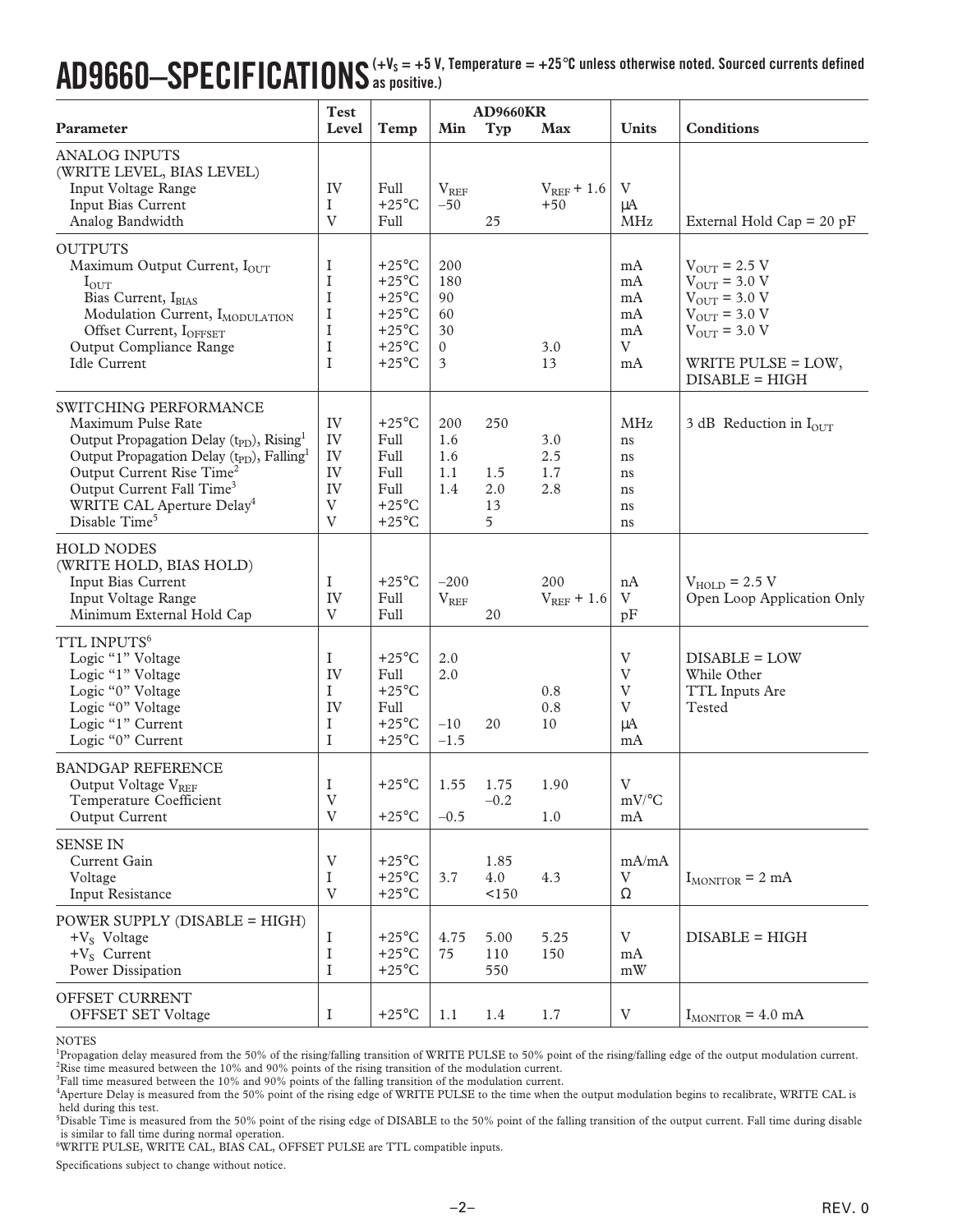### **ABSOLUTE MAXIMUM RATINGS<sup>1</sup>**

| <b>Operating Temperature</b>         |
|--------------------------------------|
|                                      |
|                                      |
|                                      |
| Lead Soldering Temp (10 sec)  +300°C |
|                                      |

<sup>1</sup>Absolute maximum ratings are limiting values, to be applied individually, and beyond which the serviceability of the circuit may be impaired. Functional operability under any of these conditions is not necessarily implied. Exposure of absolute maximum rating conditions for extended periods of time may affect device reliability.

<sup>2</sup>Typical thermal impedance is  $\theta_{JA} = 45^{\circ}$ C/W,  $\theta_{JC} = 41^{\circ}$ C/W.

#### **ORDERING GUIDE**

| Model                                                         | Temperature Range   Package Option |                            |
|---------------------------------------------------------------|------------------------------------|----------------------------|
| AD9660KR<br>AD9660KR-REEL   $0^{\circ}$ C to +70 $^{\circ}$ C | $^{\circ}$ 0°C to +70°C            | $R-28$<br>R-28 (1000/reel) |

### **PIN ASSIGNMENTS**



#### **CAUTION**

ESD (electrostatic discharge) sensitive device. Electrostatic charges as high as 4000 V readily accumulate on the human body and test equipment and can discharge without detection. Although the AD9660 features proprietary ESD protection circuitry, permanent damage may occur on devices subjected to high energy electrostatic discharges. Therefore, proper ESD precautions are recommended to avoid performance degradation or loss of functionality.

### **EXPLANATION OF TEST LEVELS**

## **Test Level**

- I. 100% Production Tested.
- II. 100% production tested at +25°C, and sample tested at specified temperatures. AC testing done on sample basis.
- III. Sample Tested Only.
- IV. Parameter is guaranteed by design and characterization testing.
- V. Parameter is a typical value only.
- VI. All devices are 100% production tested at +25°C, sample tested at temperature extremes.



Equivalent Circuits

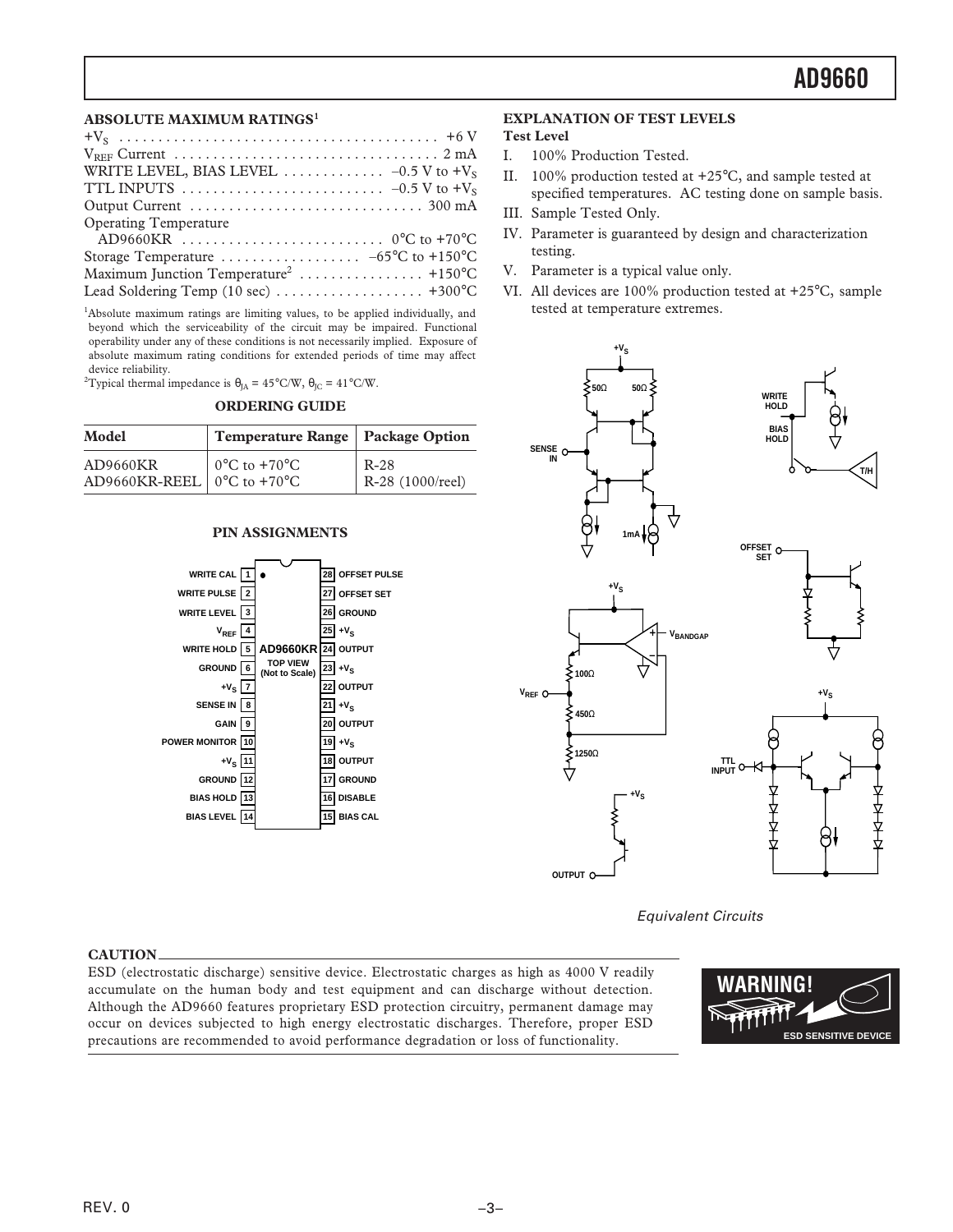## **PIN DESCRIPTIONS**

| Pin                                 | <b>Function</b>                                                                                                                                                                                                                                                                                                                                                                                                                                                                                                                                                                                                 |
|-------------------------------------|-----------------------------------------------------------------------------------------------------------------------------------------------------------------------------------------------------------------------------------------------------------------------------------------------------------------------------------------------------------------------------------------------------------------------------------------------------------------------------------------------------------------------------------------------------------------------------------------------------------------|
| <b>OUTPUT</b>                       | Analog laser diode current output. Connect to anode of laser diode, cathode connected to GROUND externally.                                                                                                                                                                                                                                                                                                                                                                                                                                                                                                     |
| <b>BIAS LEVEL</b>                   | Analog voltage input, V <sub>REF</sub> to V <sub>REF</sub> + 1.6 V. Bias current is set proportional to the BIAS LEVEL during calibra-                                                                                                                                                                                                                                                                                                                                                                                                                                                                          |
|                                     | tion as follows:<br>$I_{MONITOR} = \frac{V_{BIAS \; LEVEL} - V_{REF}}{1.85 \times (R_{GAIN} + 50 \; \Omega)}$                                                                                                                                                                                                                                                                                                                                                                                                                                                                                                   |
| <b>BIAS CAL</b>                     | TTL/CMOS compatible, Bias loop T/H control signal. Logic HIGH enables calibration mode, and the bias loop<br>T/H immediately goes into track mode. Logic LOW disables the bias loop T/H and immediately places it in hold<br>mode. WRITE PULSE should be held logic LOW while calibrating. Floats logic HIGH.                                                                                                                                                                                                                                                                                                   |
| <b>BIAS HOLD</b>                    | External hold capacitor for the bias loop T/H. Approximate droop in the bias current while BIAS CAL is logic                                                                                                                                                                                                                                                                                                                                                                                                                                                                                                    |
|                                     | LOW is: $\pm \Delta I_{BIAS} = \frac{18 \times 10^{-9} t_{BIAS\,HOLD}}{C_{BIAS\,HOLD}}$ . Bandwidth of the loop is: $BW = \frac{1}{2\pi (550 \,\Omega) C_{BIAS\,HOLD}}$                                                                                                                                                                                                                                                                                                                                                                                                                                         |
| <b>WRITE PULSE</b>                  | TTL/CMOS compatible, current control signal. Logic HIGH supplies IMODULATION to the laser diode. Logic<br>LOW turns IMODULATION off. Floats logic HIGH.                                                                                                                                                                                                                                                                                                                                                                                                                                                         |
| WRITE CAL                           | TTL/CMOS compatible, write loop T/H control signal. Logic HIGH enables calibration mode; before enabling<br>calibration the bias loop should be calibrated and OFFSET PULSE driven to an appropriate state. In calibration<br>mode, 13 ns after the WRITE PULSE goes logic HIGH, the write loop T/H goes into track mode (there is no de-<br>lay if WRITE PULSE is HIGH before WRITE CAL transitions to a HIGH level). The write loop T/H immedi-<br>ately goes into hold mode when the WRITE PULSE goes Logic LOW. WRITE CAL LOW disables the write<br>loop T/H and places it in hold mode. Floats logic HIGH. |
| <b>WRITE LEVEL</b>                  | Analog voltage input, $V_{REF}$ to $V_{REF}$ +1.6 V. Write current is set proportional to the input voltage during calibra-                                                                                                                                                                                                                                                                                                                                                                                                                                                                                     |
|                                     | tion as follows: $I_{MONITOR} = \frac{V_{WRITE \; LEVEL} - V_{REF}}{1.85 \times (R_{GAIN} + 50 \; \Omega)}$                                                                                                                                                                                                                                                                                                                                                                                                                                                                                                     |
| WRITE HOLD                          | External hold capacitor for the write loop T/H. Approximate droop in I <sub>MODULATION</sub> current while WRITE CAL is                                                                                                                                                                                                                                                                                                                                                                                                                                                                                         |
|                                     |                                                                                                                                                                                                                                                                                                                                                                                                                                                                                                                                                                                                                 |
|                                     | logic LOW is: $\pm \Delta I_{MODULATED} = \frac{18 \times 10^{-9} t_{WRITE\ HOLD}}{C_{WPTTF\ H以}}$ . Bandwidth of the loop is:                                                                                                                                                                                                                                                                                                                                                                                                                                                                                  |
|                                     | $BW = \frac{1}{2\pi (550 \ \Omega) C_{BIAS\ HOID}}$                                                                                                                                                                                                                                                                                                                                                                                                                                                                                                                                                             |
| SENSE IN                            | Analog current input, I <sub>MONITOR</sub> , from PIN photo detector diode. SENSE IN should be connected to the cathode<br>of the PIN diode, with the PIN anode connected to GROUND or a negative voltage. Voltage at SENSE IN var-<br>ies slightly with temperature and current, but is typically 4.0 V.                                                                                                                                                                                                                                                                                                       |
| <b>GAIN</b>                         | External connection for the feedback network of the transimpedance amplifier. External feedback network, RGAIN<br>and $C_{\text{GAN}}$ , should be connected between GAIN and POWER MONITOR. See text for choosing values.                                                                                                                                                                                                                                                                                                                                                                                      |
| <b>POWER</b><br><b>MONITOR</b>      | Output voltage monitor of the internal feedback loop. Voltage is proportional to feedback current from photo<br>diode.                                                                                                                                                                                                                                                                                                                                                                                                                                                                                          |
| <b>OFFSET</b><br><b>CURRENT SET</b> | Set resistor connection for the offset current source. Resistor between OFFSET CURRENT SET and +V <sub>S</sub><br>determines offset current level. The input voltage at this node varies slightly with temperature and current, but is<br>typically 1.4 V. See curves. Can also be driven with a current out DAC.                                                                                                                                                                                                                                                                                               |
| <b>OFFSET</b><br><b>PULSE</b>       | TTL/CMOS compatible, OFFSET current control signal. Logic HIGH adds $I_{\text{OFFSET}}$ to $I_{\text{OUT}}$ . Logic LOW<br>turns off I <sub>OFFSET</sub> . Floats logic HIGH.                                                                                                                                                                                                                                                                                                                                                                                                                                   |
| <b>DISABLE</b>                      | TTL/CMOS compatible, current output disable circuit. Logic LOW for normal operation; logic HIGH disables<br>the current outputs to the laser diode, and drives the voltage on the hold capacitors close to $V_{REF}$ (minimizes the<br>output current when the device is re-enabled). DISABLE floats logic HIGH.                                                                                                                                                                                                                                                                                                |
| $V_{REF}$                           | Analog Voltage Output, internal bandgap voltage reference, ~1.75 V, provided to user for power level offset.                                                                                                                                                                                                                                                                                                                                                                                                                                                                                                    |
| $+V_{S}$                            | Positive Power Supply. Nominally +5 V, pin connections should be tied together externally.                                                                                                                                                                                                                                                                                                                                                                                                                                                                                                                      |
| <b>GROUND</b>                       | Ground Reference. All grounds should be tied together externally.                                                                                                                                                                                                                                                                                                                                                                                                                                                                                                                                               |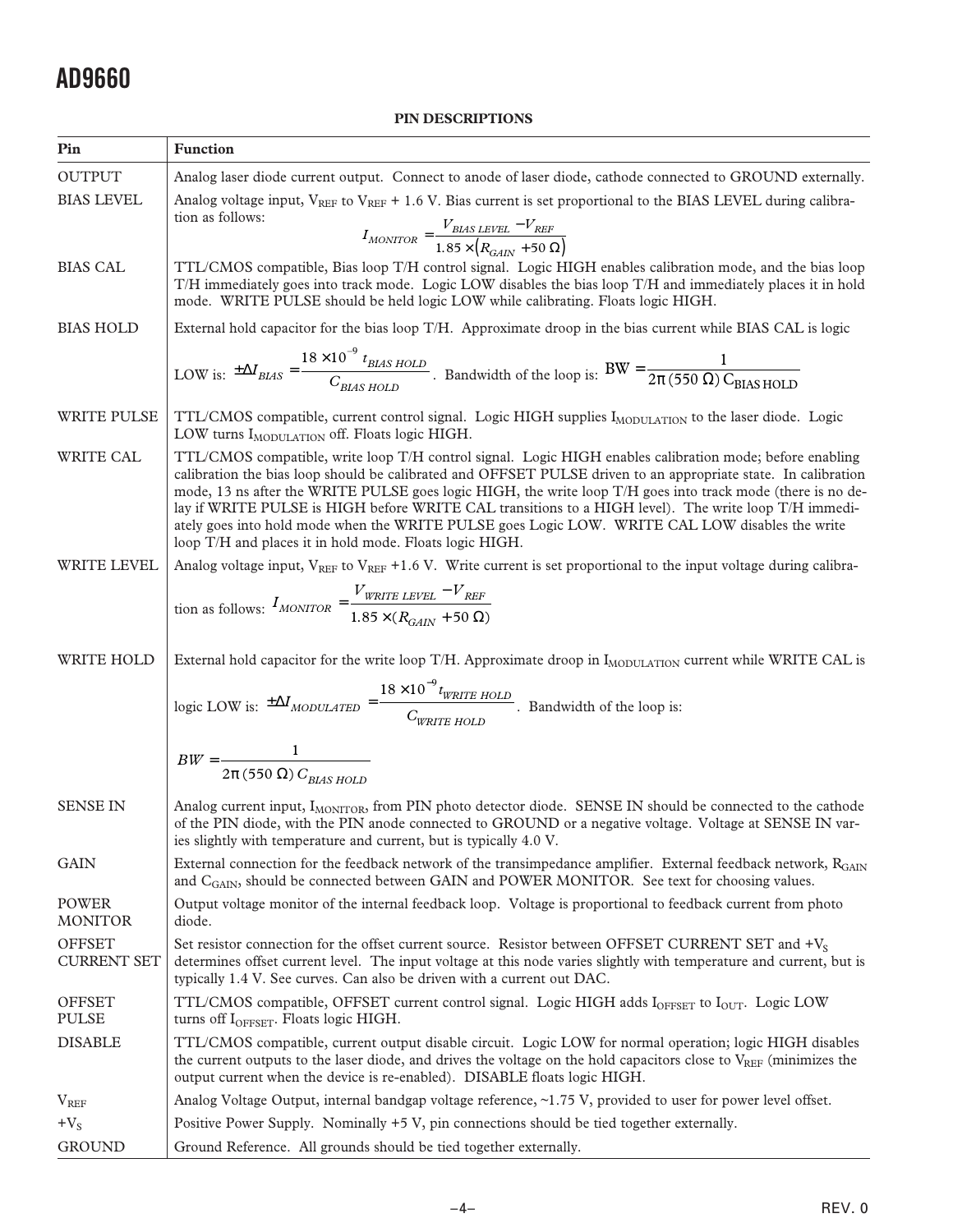#### **Typical Performance Characteristics–AD9660 6.25mV** 35<br> **IOFFSET**<br> **L**<br> **IOFFSET**<br> **15**<br> **15 30 25 20 15 20mV 2ns –193.8mV 10 ML64116R COUTPUT ML64116R COUTPUT 5 O'SCOPE 50**Ω **0 AD9660** ↔ **0 25 5 10 15 20 50**Ω ₹<br>J<br>V **ROFFSET – k**Ω **–120V ANTEL** Figure 2.  $I<sub>OFFSET</sub>$  vs.  $R<sub>OFFSET</sub>$ **ARS1 PHOTO DETECTOR**

Figure 1. Driving ML64116R Laser @ 30 mW

## **THEORY OF OPERATION**

The AD9660 combines a very fast output current switch with onboard analog light power control loops to provide the user with a complete laser diode driver solution. The block diagram illustrates the key internal functions. The control loops of the AD9660, the bias loop and the write loop, adjust the output current level,  $I<sub>OUT</sub>$ , so that the photo diode feedback current, I<sub>MONITOR</sub>, out of SENSE IN is proportional to the analog input voltage at BIAS LEVEL or WRITE LEVEL. Since the monitor

current is proportional to the laser diode light power, the loops effectively control laser power to a level proportional to the analog inputs. The control loops should be periodically calibrated independently (see Choosing CBIAS HOLD and CWRITE HOLD).

The offset current generator produces an open loop output current, I<sub>OFFSET</sub>. Its level is controlled by an external set resistor or a current out DAC (see Figure 2). While IOFFSET is not calibrated as the currents from the bias and write loops are, it can be very versatile (see Offset Current below).



Figure 3. Functional Block Diagram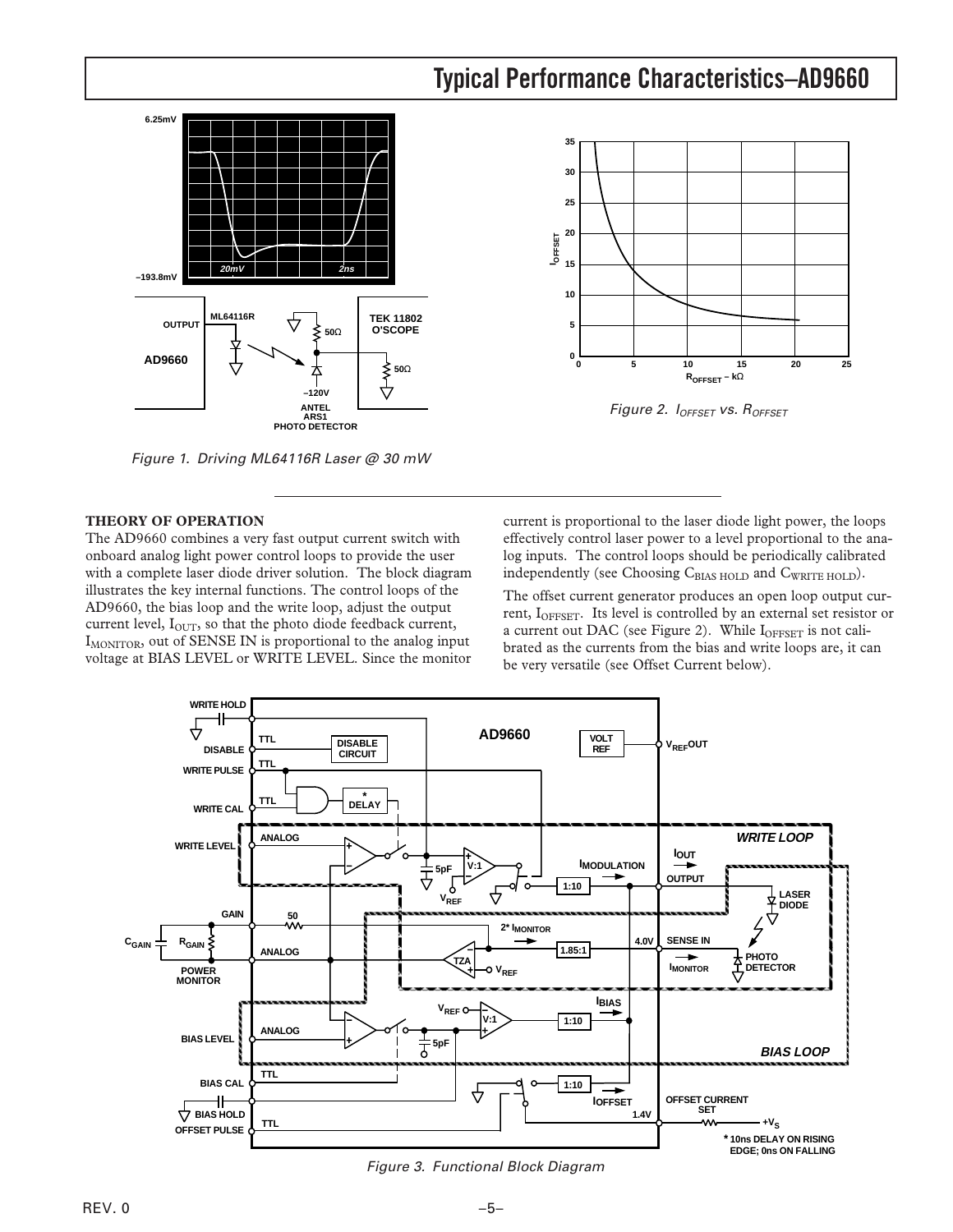

Figure 4. Normal Operating Mode

The disable circuit turns off  $I<sub>OUT</sub>$  and returns the hold capacitor voltages to their minimum levels (minimum output current) when  $DISABLE = logic HIGH$ . It is used during initial powerup of the AD9660 or during time periods when the laser is inactive. When the AD9660 is re-enabled the control loops must be recalibrated.

Normal operation of the AD9660 involves (in order, see figure):

- 1. The AD9660 is enabled (DISABLE = logic LOW).
- 2. The input voltages (BIAS LEVEL and WRITE LEVEL) are driven to the appropriate levels to set the calibrated laser diode output power levels.
- 3. The bias loop is closed for calibration (BIAS CAL = logic HIGH), and then opened (BIAS CAL = logic LOW).
- 4. The write loop is closed for calibration (WRITE PULSE and WRITE CAL = logic HIGH) and then opened.
- 5. While both loops are open, the laser is pulsed between the two calibrated levels by WRITE PULSE.
- 6. The bias and write loops are periodically recalibrated as needed.
- 7. The AD9660 is disabled when the laser will not be pulsed for an indefinite period of time.

#### **Control Loop Transfer Functions**

The relationship between  $I_{MONTOR}$  and  $V_{BIAS LEVEL}$  is

$$
I_{MONITOR} = \frac{V_{BIAS \ LEVEL} - V_{REF}}{1.85 \times (R_{GAIN} + 50 \ \Omega)}
$$

once the bias loop is calibrated. When the bias loop is open (BIAS CAL = logic LOW), its output current,  $I_{\text{BIAS}}$ , is proportional to the held voltage at BIAS HOLD; the external hold capacitor on this pin determines the droop error in the output bias current between calibrations.

The relationship between  $I_{MONTOR}$  and  $V_{WRITE \text{ LEVEL}}$  is

$$
I_{MONITOR} = \frac{V_{WRITE \ LEVEL} - V_{REF}}{1.85 \times (R_{GAN} + 50 \ \Omega)}
$$

once the write loop is calibrated. The current supplied by the write loop output is referred to as the modulation current, I<sub>MODULATION</sub>.

When the write loop is open (WRITE CAL logic LOW), I<sub>MODULATION</sub> is proportional to the held voltage at WRITE HOLD. The external hold capacitor (WRITE HOLD) determines the droop error between calibrations.  $I_{\text{MODULATION}}$  may be switched on and off by WRITE PULSE when the write loop is open.



Figure 5. Typical Laser Diode Current-to-Optical Power Curve

The sections below discuss choosing the external components in the feedback loops for a particular application.

## Choosing R<sub>GAIN</sub>

The gain resistor,  $R_{GAN}$ , allows the user to match the feedback loop's transfer function to the laser diode/photo diode combination.

The user should define the maximum laser diode output power for the intended application,  $P_{LD \text{ MAX}}$ , and the corresponding photo diode monitor current, IMONITOR MAX. A typical laser diode transfer function is illustrated in Figure 5. R<sub>GAIN</sub> should be

chosen as: 
$$
R_{GAIN} = \frac{1.6 V}{1.85 \times I_{MONITOR MAX}} - 50 \Omega
$$
.

The laser diode's output power will then vary from 0 to  $P_{LD MAX}$ for an input range of  $V_{REF}$  to  $V_{REF}$  +1.6 V  $\omega$  the BIAS LEVEL and WRITE LEVEL inputs.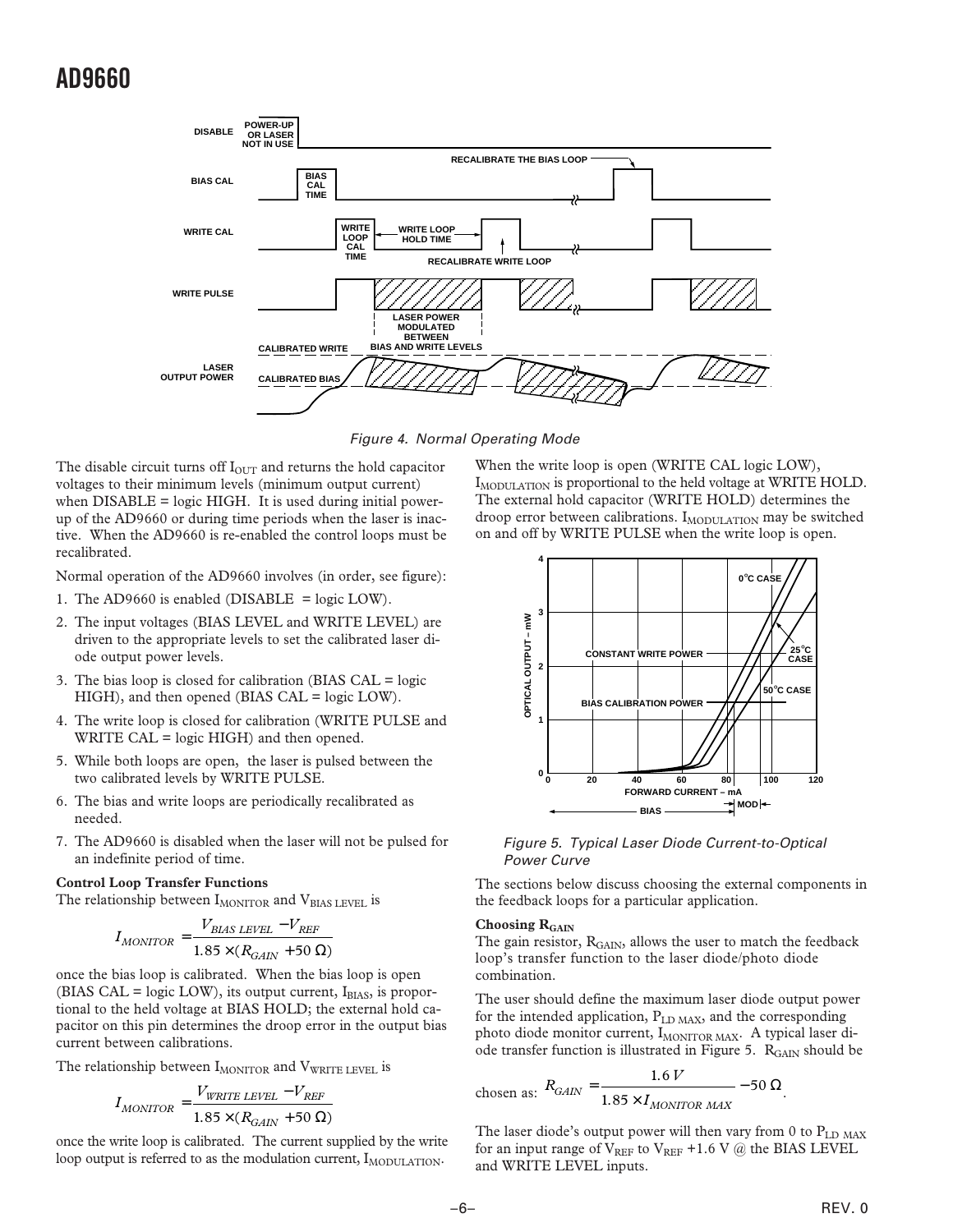Minimum specifications for  $I_{MONITOR\, MAX}$  should be used when choosing RGAIN. Users are cautioned that laser diode/photo diode combinations that produce monitor currents that are less than  $I_{MONTOR MAX}$  in the equation above will produce higher laser output power than predicted, which may damage the laser diode. Such a condition is possible if  $R<sub>GAIN</sub>$  is calculated using typical instead of minimum monitor current specifications. In that case the input range to the AD9660 BIAS LEVEL and WRITE LEVEL inputs should be limited to avoid damaging laser diodes.

Although not recommended, another approach would be to use a potentiometer for R<sub>GAIN</sub>. This allows users to optimize the value of  $R<sub>GAIN</sub>$  for each laser diode/photo diode combination's monitor current. The drawback to this approach is that potentiometer's stray inductance and capacitance may cause the transimpedance amplifier to overshoot and degrade its settling, and the value of C<sub>GAIN</sub> may not be optimized for the entire potentiometer's range.

CGAIN optimizes the response of the transimpedance amplifier and should be chosen as from the table below. Choosing  $C_{GAIN}$ larger than the recommended value will slow the response of the amplifier. Lower values improve TZA bandwidth but may cause the amplifier to oscillate.

| . .<br>۰.<br>×<br>×<br>۰. |
|---------------------------|
|---------------------------|

| $R_{GAN}$             | Recommended<br>$C_{GAN}$ |
|-----------------------|--------------------------|
| $\geq$ 2.5 kΩ         | 2pF                      |
| $1.5 \text{ k}\Omega$ | 3pF                      |
| 1 k $\Omega$          | 4pF                      |
| $500 \Omega$          | 8pF                      |

The circuit in Figure 6 allows an adjustable gain with low variance in bandwidth, but requires several external components.



Figure 6. Adjustable Gain Configuration

### Choosing C<sub>BIAS HOLD</sub> and C<sub>WRITE HOLD</sub>

Choosing values for the hold capacitors, CWRITE and C<sub>HOLD</sub>, is a tradeoff between output current droop when the control loops are open, and the time it takes to calibrate and recalibrate the laser power when the loops are closed.

The amount of output current droop is determined by the value of the hold capacitor and the leakage current at that node. When either of the two control loops are open (WRITE CAL or BIAS CAL logic LOW), the pin connections for the hold capacitors (WRITE HOLD and BIAS HOLD) are high impedance inputs. Leakage currents will range from  $\pm 200$  nA; this low current minimizes the droop in the output power level. Assuming the worst case current of  $\pm 200$  nA, the output current will change as follows:

$$
\pm \Delta I_{BIAS} = \frac{18 \times 10^{-9} t_{BIAS\;HOLD}}{C_{BIAS\;HOLD}}
$$

$$
\pm \Delta I_{MODULATED} = \frac{18 \times 10^{-9} t_{WRITE\;HOLD}}{C_{WRITE\;HOLD}}
$$

To choose a value, the user will need to determine the amount of time the loop will be in hold mode,  $t_{\text{WRITE HOLD}}$  or  $t_{\text{BIAS HOLD}}$ , the maximum change in laser output power the application can tolerate, and the laser efficiency (defined as the change in laser output power to the change in laser diode current). As an example, if an application requires 5 mW of laser power  $\pm$  5%, and the laser diode efficiency is 0.25 mW/mA, then

$$
\Delta I_{MAX} = 5 \, mW \times (5\%) / \left(0.25 \frac{mW}{mA}\right) = 1.0 \, mA
$$

If the same application had a hold time requirement of  $250 \,\mu s$ , then the minimum value of the hold capacitor would be:

$$
C_{HOLD} = \frac{18 \times 10^{-9} \times 250 \text{ }\mu\text{s}}{1.0 \text{ }mA} = 4.5 \text{ }\text{nF}
$$

When determining the calibration time, the T/H and the external hold capacitor can be modeled using the simple RC circuit illustrated in Figure 7.



Figure 7. Circuit Model for Determining Calibration Times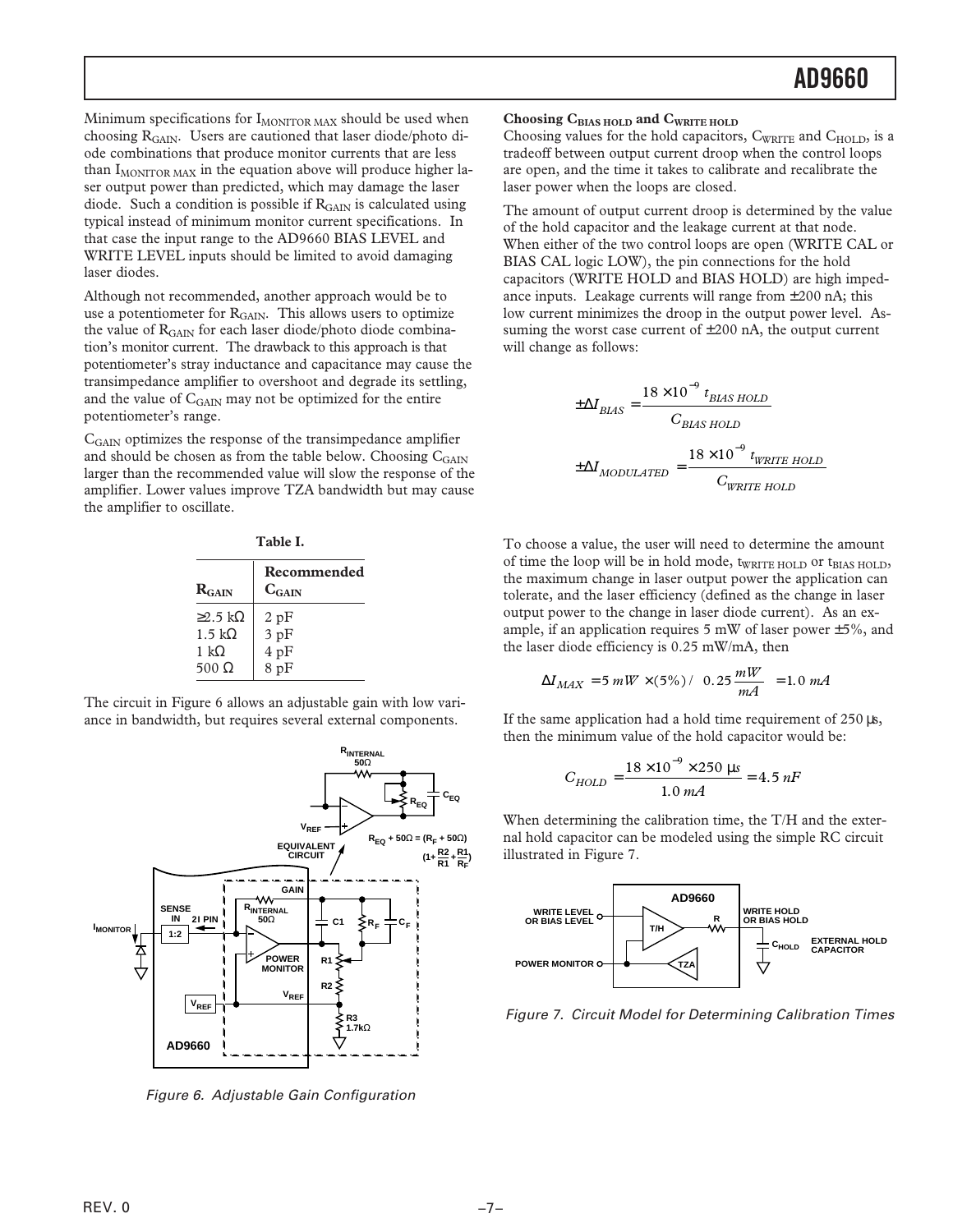Using this model, the voltage at the hold capacitor is

$$
V_{C_{HOLD}} = V_{t=0} + (V_{t=\infty} - V_{t=0}) \left( 1 - e^{\frac{-t}{\tau}} \right)
$$

where  $t_0$  is when the calibration begins (WRITE CAL or BIAS CAL goes logic HIGH),  $V_{t=0}$  is the voltage on the hold cap at  $t = 0$ ,  $V_{t = \infty}$  is the steady state voltage at the hold cap with the loop closed, and  $\tau = R_{\text{C}_{\text{HOLD}}}$  is the time constant. With this model the error in  $V_{\text{CHOLD}}$  for a finite calibration time, as compared to  $V_{t = \infty}$ , can be estimated from the following table and chart:

| ---<br>o m<br>$\sim$ |  |
|----------------------|--|
|----------------------|--|

| <b><i>CALIBRATION</i></b> | % Final Value | Error % |
|---------------------------|---------------|---------|
| $7\tau$                   | 99.9          | 0.09    |
| $6\tau$                   | 99.7          | 0.25    |
| $5\tau$                   | 99.2          | 0.79    |
| $4\tau$                   | 98.1          | 1.83    |
| $3\tau$                   | 95.0          | 4.97    |
| $2\tau$                   | 86.5          | 13.5    |
|                           | 63.2          | 36.8    |



Figure 8. Calibration Time Curve

**Initial calibration** is required after power-up or any other time the laser has been disabled. Disabling the AD9660 drives the hold capacitors back down to  $V_{REF}$ . In this case, or in any case where the output current is more than 10% out of calibration, R will range from 300 Ω to 550 Ω for the model above; the higher value should be used for calculating the worst case calibration time. Following the example above, if  $C_{HOLD}$  were chosen as 4.5 nF, then  $\tau = RC = 550 \Omega \times 4.5$  nF would be 2.5 µs. For an initial calibration error <1%, the initial calibration time should be  $>5τ = 12.4$  μs.

Initial calibration time will actually be better than this calculation indicates, as a significant portion of the calibration time will be within 10% of the final value, and the output resistance in the AD9660's T/H decreases as the hold voltage approaches its final value.

**Recalibration** is functionally identical to initial calibration, but the loop need only correct for droop. Because droop is assumed to be a small percentage of the initial calibration (<10%), the resistance for the model above will be in the range of 75  $\Omega$  to 140 Ω. Again, the higher value should be used to estimate the worst case time needed for recalibration.

Continuing with the example above, since the error during hold time was chosen as 5%, we meet the criteria for recalibration and  $\tau = RC = 140 \Omega \times 4.5 \text{ nF} = 0.63 \mu\text{s}$ . To get a final error of 1% after recalibration, the 5% droop must be corrected to within a 20% error (20%  $\times$  5% = 1%). A 2t recalibration time of 1.26 µs is sufficient.

#### **Continuous Recalibration**

In applications where the hold capacitor is small  $(<500 \text{ pF})$  and the WRITE PULSE signals always have a pulse width >25 ns, the user may continuously calibrate the write loop. In such an application, the WRITE CAL signal should be held logic HIGH, and the WRITE PULSE signal will control write loop calibration via the internal AND gate.

The bias loop may be continuously recalibrated whenever WRITE PULSE is logic LOW.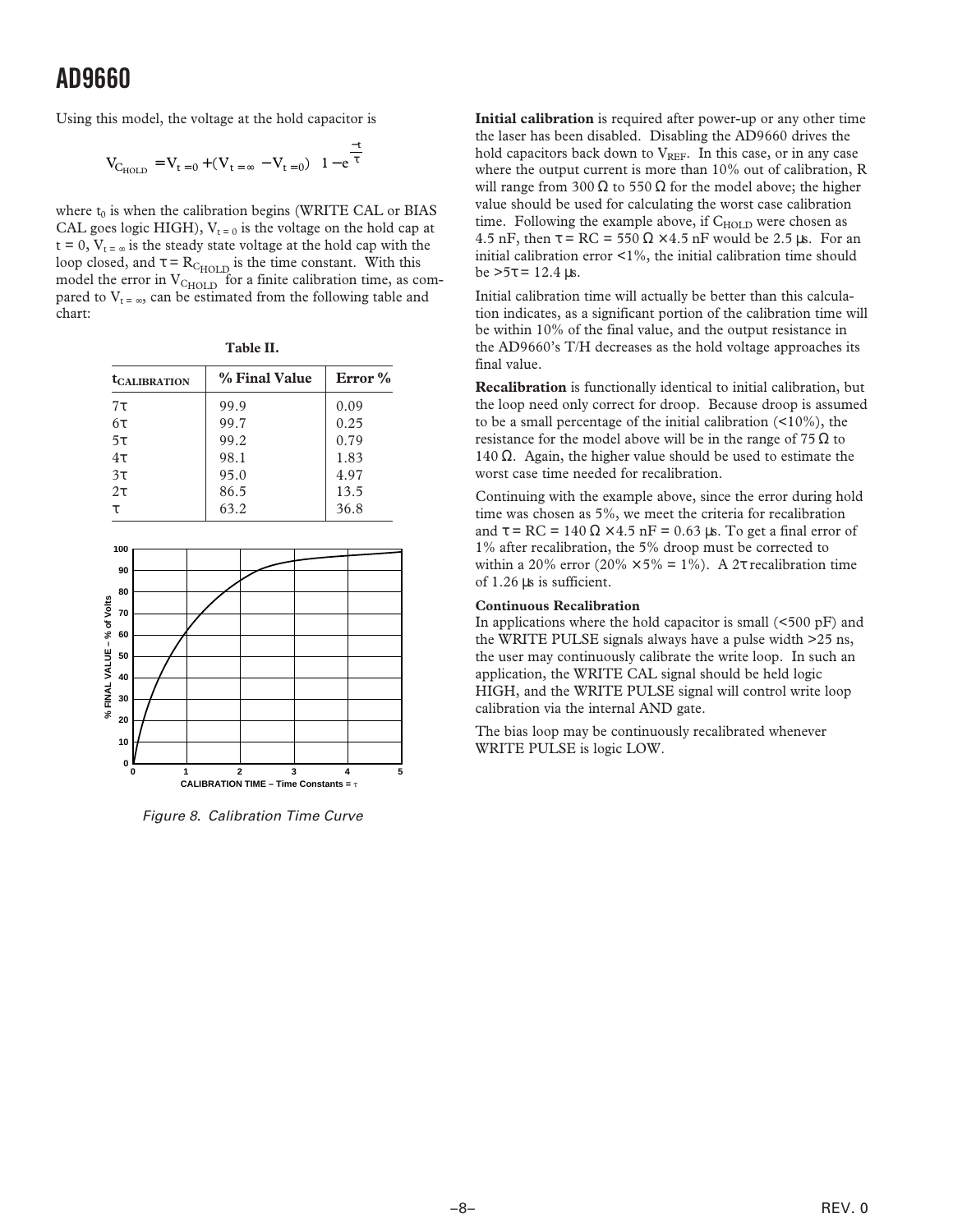**Example Calculations**

The example below (in addition to the one included in the sections above) should guide users in choosing  $R_{\text{GAIN}}$ ,  $C_{\text{GAIN}}$ , the hold capacitor values, and worst case calibration times.

System Requirements:

- Bias laser power:  $4 \text{ mW Bias} \pm 5\%$
- Write laser power:  $25 \text{ mW} \pm 0.5\%$
- Bias Hold Time: 1 ms
- Write Hold Time: 1 µs

Laser diode/photo diode characteristics:

- Laser efficiency 0.5 mA/mA
- Monitor current: 5 µA/mA
- From the laser power requirements and efficiency we can estimate:

$$
\Delta I_{BIAS \, MAX} = 4 \, mW \times (5\%) / \left(0.5 \frac{mW}{mA}\right) = 400.0 \, \mu A
$$

and

$$
\Delta I_{WRITE \, MAX} = 25 \, mW \times (0.5\%) / \left(0.5 \frac{mW}{mA}\right) = 250 \, \mu A
$$

• Choosing hold caps based on these:

$$
C_{BIAS\;HOLD} = \frac{18 \times 10^{-9} \times 1 \, ms}{400 \, \mu A} = 0.045 \, \mu F
$$

and

$$
C_{\text{WRITE HOLD}} = \frac{18 \times 10^{-9} \times 1 \,\mu s}{250 \,\mu A} = 72 \,\,pF
$$

- The bias loop initial calibration time for a  $\leq 1\%$  error: 5τ = 5 × *RC* = 5 × 550 Ω × 0.045 µ*F* = 123.75 µ*s*
- Bias loop recalibration for a 1% error after 5% droop (need to correct within 20%):
- 2τ = 2 × *RC* = 2 × 140 Ω × 0.045 µ*F* = 12.6 µ*s*
- The write loop initial calibration time for  $\leq 0.1\%$  error: 7τ = 7 × *RC* = 7 × 550 Ω × 72 *pF* = 277.2 *ns*
- Write loop re-calibration for a 0.1% error after 0.5% droop (need to correct within 20%): 2τ = *RC* = 2 × 140 Ω × 72 *pF* = 20.2 *ns*

• From the monitor current specification and the max power specified:

$$
I_{MONITOR \, MAX} = 25 \, mW \, \frac{5 \, \mu A}{mW} = 125 \, \mu A
$$

and

$$
R_{GAIN} = \frac{1.6 V}{1.85 \times I_{MONITOR \ MAX}} - 50 \ \Omega = 6.9 k\Omega
$$

• C<sub>GAIN</sub> would be chosen as 2 pF (see Table I).

### **Driving the Analog Inputs**

The BIAS LEVEL and WRITE LEVEL inputs of the AD9660 drive the track and hold amplifiers and allow the user to adjust the amount of output current as described above. The input voltage range on both inputs is  $V_{REF}$  to  $V_{REF}$  + 1.6 V, requiring the user to create an offset of  $V_{REF}$  for a ground based signal. The circuit in Figure 9 will perform the level shift and scale the output of a DAC whose output is from ground to a positive voltage. This solution is attractive because both the DAC and the op amp can run off a single  $+5$  V supply, and the op amp doesn't have to swing rail to rail.



Figure 9. Driving the Analog Inputs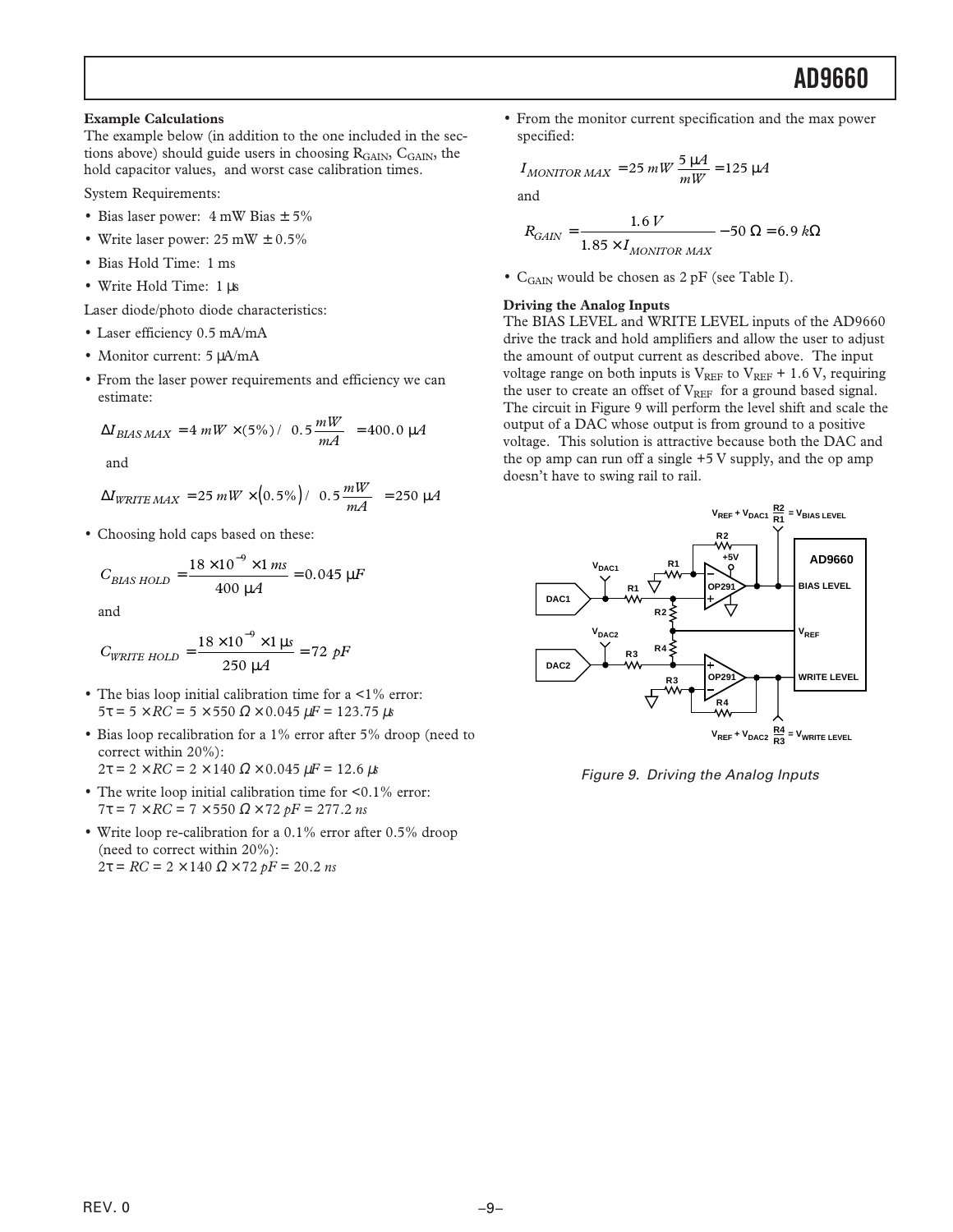## **Offset Current Generator**

The offset current source allows the user to inject a fixed, uncalibrated current into the laser diode. The offset current source is set by an external resistor connected between OFF-SET CURRENT SET and  $+V_S$ , and is controlled by OFFSET PULSE. See Figure 2 for a transfer function of the offset current source.

The offset current may be used to increase the output current provided by the bias and/or write loops after calibration. Alternatively, the offset current may be added during the calibration of the bias loop and switched off after calibration to drop the bias current below the knee of the laser diode power curve. This is illustrated in Figure 10.



Figure 10. Laser Diode Current-to-Optical Power Curve Illustrating Bias Below Diode Knee

## **AD9660 Layout Considerations**

As in all high speed applications, proper layout is critical; it is particularly important when both analog and digital signals are involved. Analog signal paths should be kept as short as possible, and isolated from digital signals to avoid coupling in noise. In particular, digital lines should be isolated from OUTPUT, PIN SENSE, WRITE LEVEL, and BIAS LEVEL traces. Digital signal paths should also be kept short, and run lengths matched to avoid propagation delay mismatch.

Layout of the ground and power supply circuits is also critical. A single, low impedance ground plane will reduce noise on the circuit ground. Power supplies should be capacitively coupled to the ground plane to reduce noise in the circuit. 0.1 µF surface mount capacitors, placed as close as possible to the  $AD9660 + V<sub>S</sub>$  connections meet this requirement. Multilayer circuit boards allow designers to lay out signal traces without interrupting the ground plane, and provide low impedance power planes to further reduce noise.

## **Minimizing the Impedance of the Output Current Path**

Because of the very high current slew that the AD9660 is capable of producing (70+ mA in 1.5 ns), the inductance of the output current path to and from the laser diode is critical. A good layout of the output current path will yield high quality light pulses with rise times of about 1.5 ns and less than 5% overshoot. A poor layout can result in significant overshoot and ringing. The most important guideline for the layout is to minimize the impedance (mostly inductance) of the output current path to the laser. It is important to recognize that the laser current path is a closed loop. The figure illustrates the path that current travels: (1) from the output pins of the AD9660 to the anode of the laser, (2) through the laser to the cathode (ground), (3) through the return path, (4) through the  $0.1 \mu$ F bypass capacitors back to the  $+V_s$  pins of the AD9660 where (5) the current travels through the output driver circuitry of the AD9660, and back to the output pins. The inductance of this loop can be minimized by placing the laser as close to the AD9660 as possible to keep the loop short, and by placing the send and return paths on adjacent layers of the PC board to take advantage of mutual coupling of the path inductances. This mutual coupling effect is the most important factor in reducing inductance in the current path.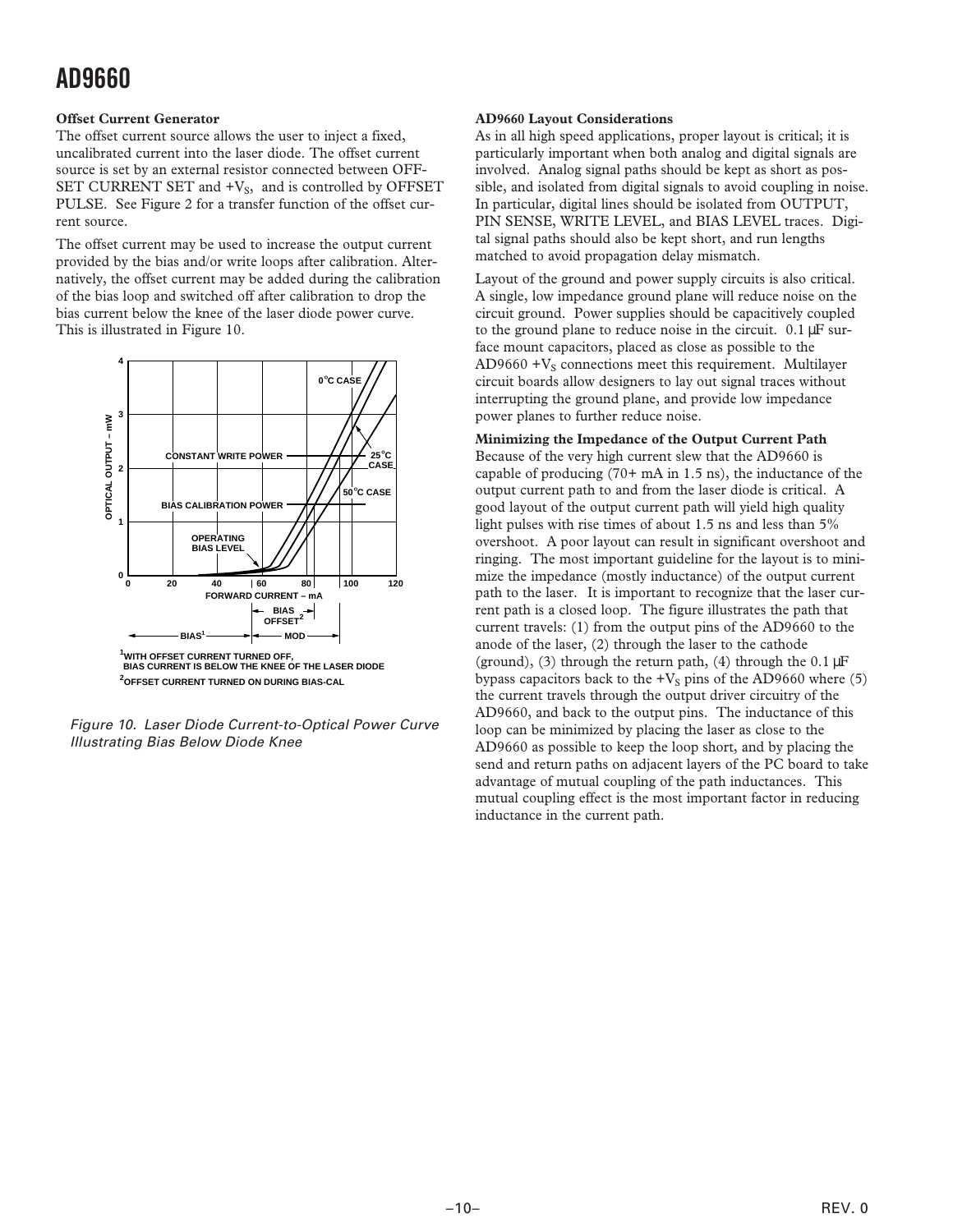The trace from the output pins of the AD9660 to the anode of the laser (send trace) should be several millimeters wide and should be as direct as possible. The return current will choose the path of least resistance. If the return path is the ground plane, it should have an unbroken path, under the output trace, from the laser cathode back to the AD9660. If the return path is not the ground plane (such as on a two layer board, or on the  $+V<sub>S</sub>$  plane), it should still be on the board plane adjacent to the plane of the output trace. If the current cannot return along a path that follows the output trace, the inductance will be drastically increased and performance will be degraded.

### **Optimizing the Feedback Layout**

In applications where the dynamic performance of the analog feedback loop is important, it is necessary to optimize the layout of the gain resistor, R<sub>GAIN</sub>, as well as the monitor current path to SENSE IN. Such applications include MOD systems which recalibrate the write loop on pulses as short as 25 ns, and closed loop applications.

The best possible TZA settling will be achieved by using a single carbon surface mount resistor (usually 5% tolerance) for R<sub>GAIN</sub> and small surface mount capacitor for C<sub>GAIN</sub>. Because the GAIN pin (Pin 9) is essentially connected to the inverting input of the TZA, it is very sensitive to stray capacitance.  $R_{GAIN}$ should be placed between Pin 9 and Pin 10, as close as possible to Pin 9. Small traces should be used, and the ground and  $+V_S$ planes adjacent to the trace should be removed to further minimize stray capacitance.

The trace from SENSE IN to the cathode of the PIN photodetector should be thin and routed away from the laser anode trace.



Figure 11. Laser Diode Current Loop